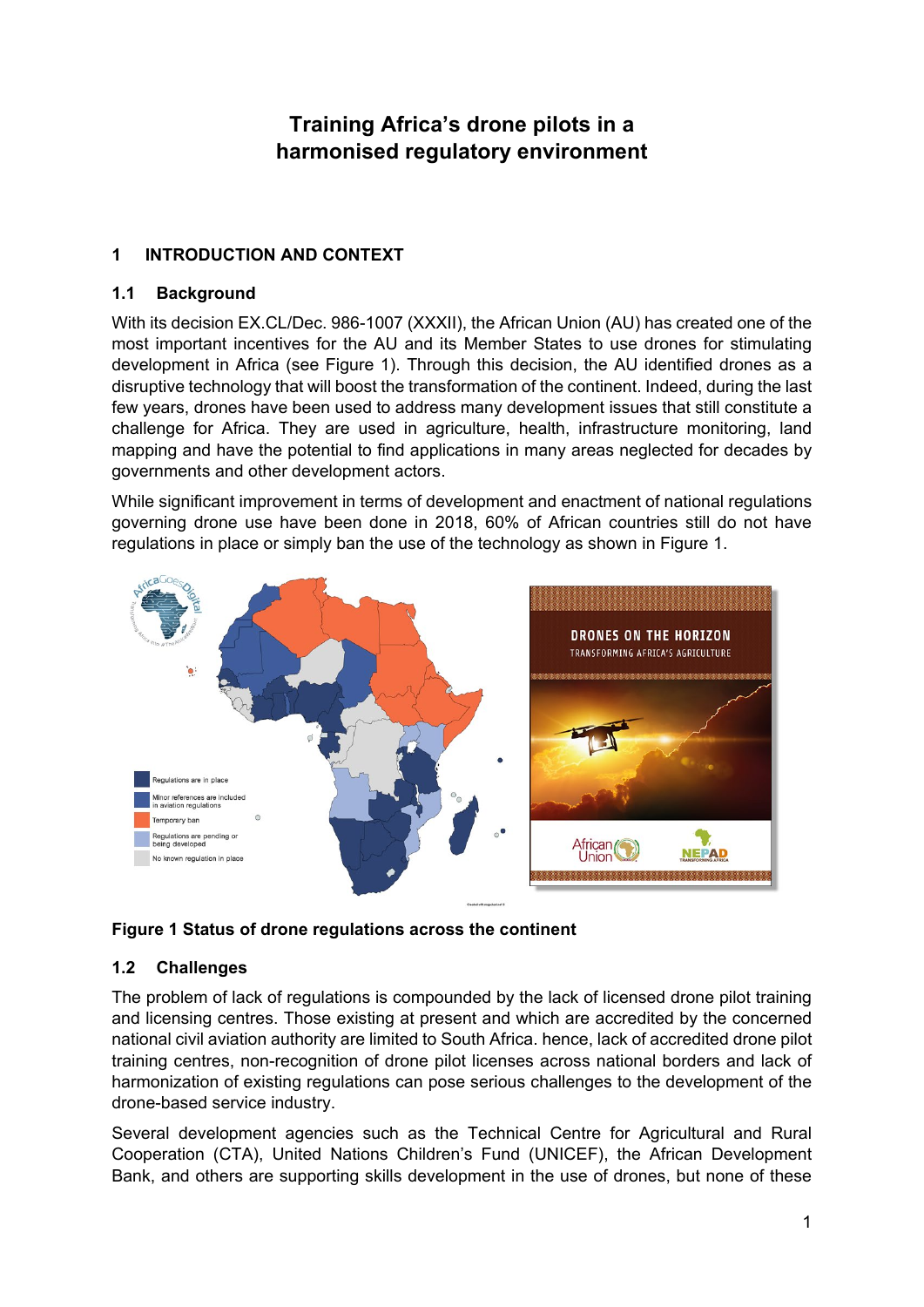efforts is done in coordination with the concerned national civil aviation authority, which in turn would legitimize the issuance of drone pilot licenses. Some start-ups like Global Partners in Benin and WeRobotics in Tanzania are supporting drone education and training in Africa.

However, these initiatives are isolated and centred around a few numbers of countries. For drones to become a critical tool in the development of African nations, as expected by the AU in its decision, there needs to be a critical mass of resource centres that masters the technology and adapts it to local needs.

The two challenges related to the limited knowledge and skills in operating drones and national regulatory frameworks governing the use of drones and which can be disabling, reinforce each other in creating a vicious circle that can delay the spread of drone-based solutions. Indeed, in many African countries, governments are concerned by the potential risks that drones present to public safety and privacy. National civil aviation authorities, for example, are worried about drone operators and hobbyists operating their crafts unsafely and causing accidents with airplanes putting at risk the lives of hundreds of individuals. Authorities are also concerned about the level of skills and competency of those operating the drones.

Several African countries are in the process of developing their own regulations on the use of drones and if this double challenge is not addressed, the new regulations are likely to mimic the already existing ones without including preferential treatment for priority applications of the technology like agriculture and humanitarian assistance. A case study below presents the drone industry in Benin, the knowledge of the drone regulation in the country and the constraints faced by the drone users.

### **1.3 Benin case study**

In Benin, the main applications of Unmanned Aerial Vehicles (UAV or drones) are in the field of cinematography, journalism and entertainment, where drones are used for filming video and taking pictures. Drones are also used in various other areas such as agriculture, land use planning and biodiversity conservation. However, drone users do not always follow the standards and good practices needed to guarantee the safety of people and goods when flying their drones. The National Agency for Civil Aviation (ANAC) in Benin, drafted and implemented the law on the use of drones (Decision No. 045 / ANAC / MIT / DCS-DRTA-DA / SA of 17 September 2018). However, drone users are not aware of the regulation and do not comply to it when operating their equipment. In addition, there is very little information on the drone sector in Benin, both on the actors operating in the field, the current practices, the sectors in which this technology is used as well as the knowledge and application of the regulations adopted by the National Agency of Civil Aviation. To overcome this lack of information on the drone sector in Benin a national census of drone users in Benin was initiated by Global **Partners** 

This census took place from February 27 to March 27, 2019. It was conducted according to a three-step methodology: the development and validation of the questionnaire, the deployment and validation of the online questionnaire, and the launch and implementation of a communication campaign in relation to the census. The questionnaire consists of four main parts, including the characteristics of the actor, the use of drones by the actor, the knowledge and the respect of the regulations and the perception on the environment related to the use of drones in Benin. A short summary of the results of this survey is presented infra.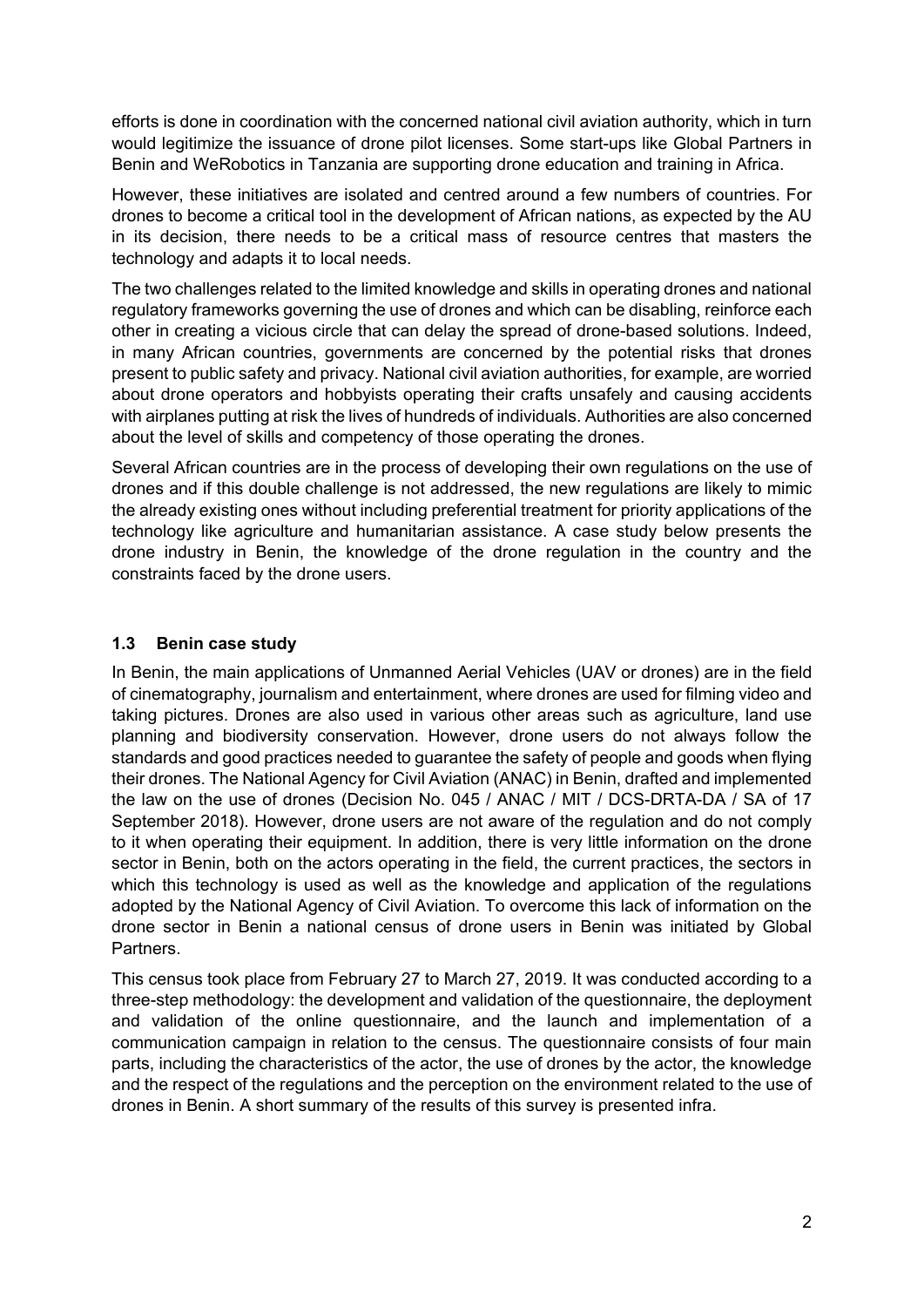#### *Characteristics of the actors*

In this part we answer to questions related to the types of actors (individual or company), their geographical distribution, their practices, their level of education, etc. Figure 2 and 3 shows the distribution of the different actors.



Approximately two-thirds of the identified actors are individuals, that is, actors who practice as hobbyists. When we consider the gender of the individuals, the drone pilot activity is largely dominated by men who represents 92.90% of the individuals surveyed.

Most of the hobbyists are youth with a minimum age of 20 and a maximum of 41 years and an average age of 29.48 years (± 6.22 years). Figure 4 shows their level of education. Most of them appear to have a college degree. Thus, individuals operating in the UAV sector have a relatively high level of education which will allow them to quickly assimilate the theoretical and practical knowledge necessary to safely operate drones. The geographical distribution of these individuals (figure 5) reveals that more than half of them reside in cities. In addition, 4 out of 5 of the company surveyed reside in cities but operate virtually in the whole country.



About two out of three company operate as a service provider (figure 6) and most of the company have their own drone pilot in their staff. For example, 17 of the 24 companies using drones reported having at least one drone pilot in their staff (figure 7).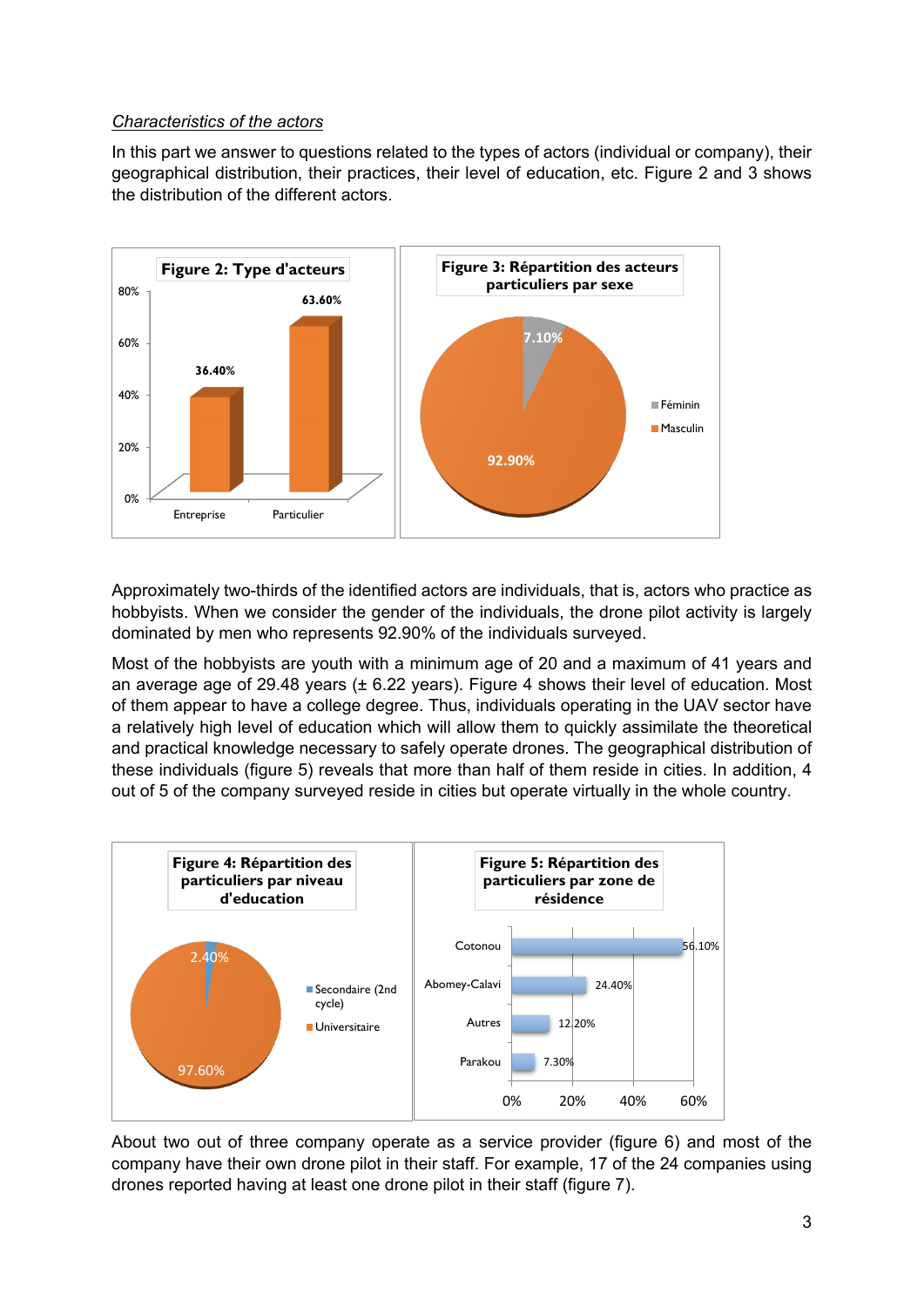

#### *Use of drones by actors*

This sub-section presents the results related to the year of first use, the modes of access to UAVs, the sectors where UAVs are used, the possession of a pilot license, the number of drones owned by UAV operators.

Figure 8 shows an increasing number of drone users since 2006 with a significant increase in 2016. In fact, 23%, 26% and 30% of the actors surveyed used the drones for the first time respectively in 2016, 2017 and 2018. We anticipate the upward trend observed since 2016 to continue in the coming years. This is the result of the various training organized by companies in the sector including Global Partners.

The modes of access to the equipment are diversified. Figure 9 shows the distribution of actors according to their modes of access to UAVs. The analysis of the figure shows that half of the actors possess their own drones while 22% of these actors rent them. About 7% of the actors surveyed had access to drones during their training.

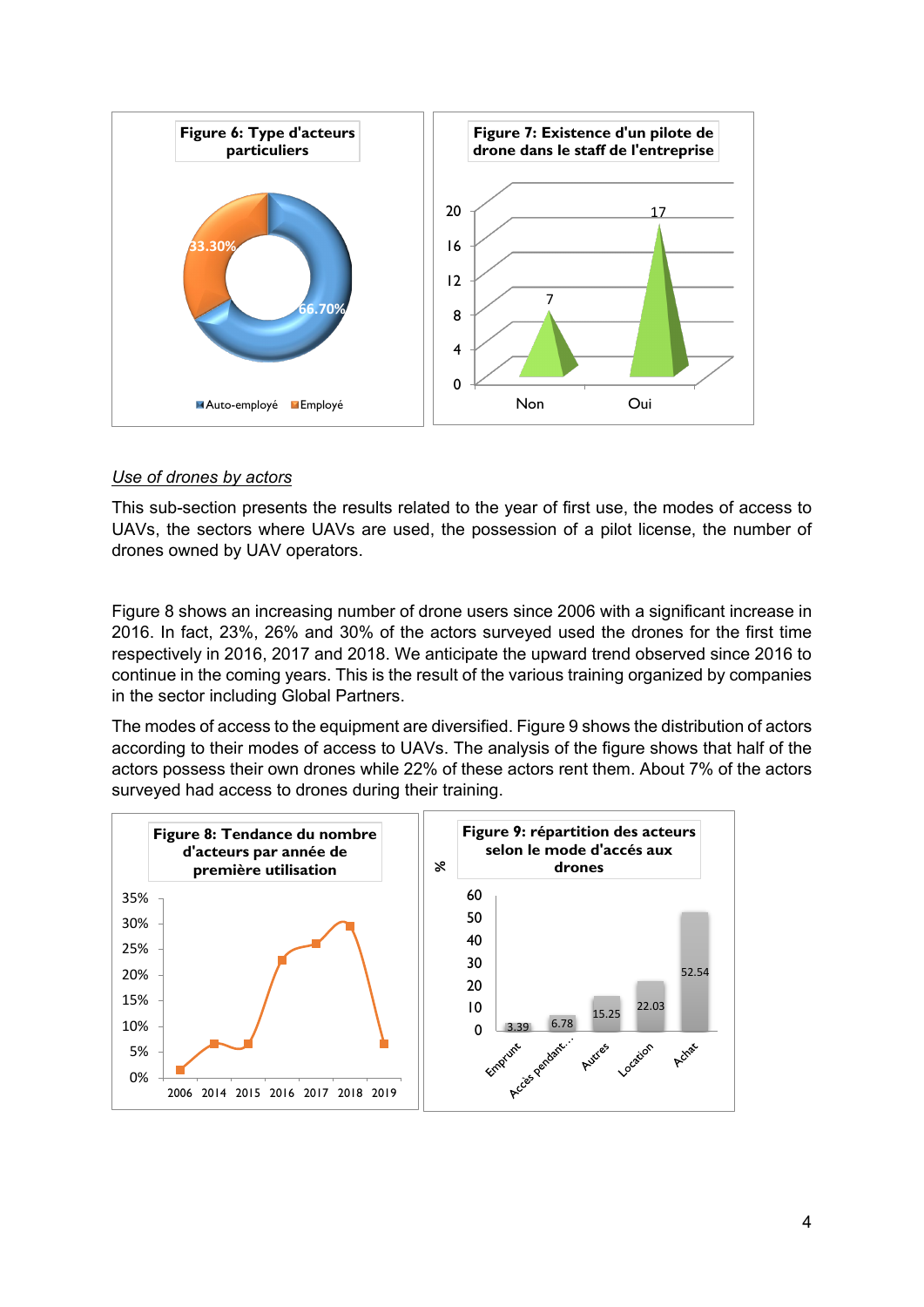We count a total of 80 drones used by the different actors including 63 multicopters and 17 fixed-wing drones. It should be noted that the maximum number of multicopters held by an actor is 12 drones.

The sectors in which the actors first provided a service are of great importance in order to appreciate how they enter the industry and the existence of local capacities in the different sectors. Figure 10 shows the distribution of the sectors. It is important to stress that the coverage of events such as political rallies, concerts and other events of large gatherings remains the first entry sector for actors. This sector is followed by the environment and tourism with 17% and 16% respectively.

As for Figure 11, it shows the sectors in which the actors are providing drone services. The values in Figure 11 represent the percentage of actors who have already served in each sector. Thus, the sum of the percentages does not give 100%.



It should be noted that between 2006 and 2019, there was a significant change in the sectors in which the actors use drones. The first three sectors are agriculture, environment and tourism. This denotes the existence of local skills to use drones in these different areas.

A good use of the drones for the various services in the above-mentioned fields supposes a certain level of knowledge and skills on the use of the drones. Figures 12 and 13 respectively show the distribution of the actors' perception of their own skill levels.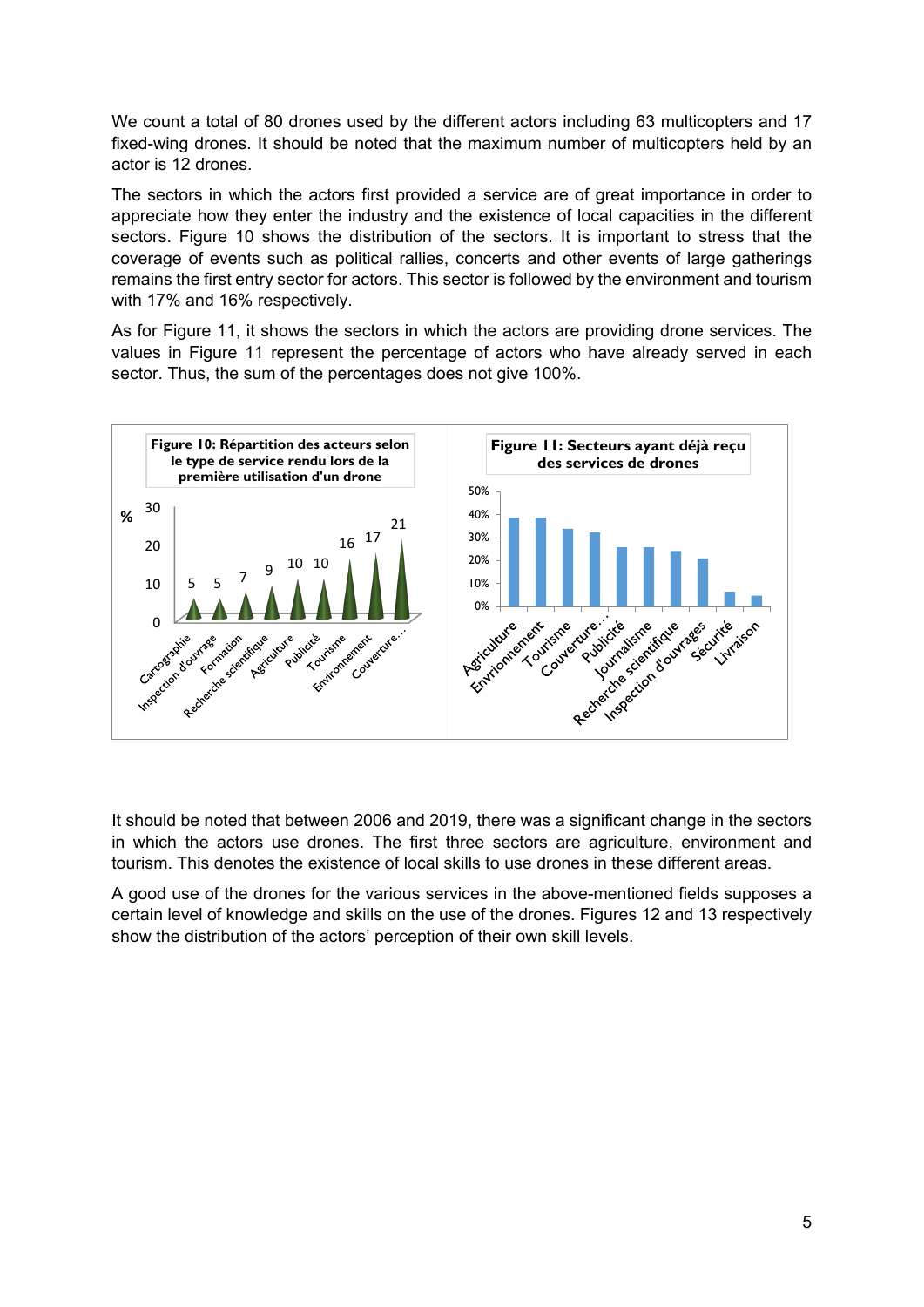

Figure 12 reveals that 82% of the actors think that they or their drone pilots have at an acceptable command of multirotors. Indeed, 29%, 36% and 18% said they have a good, very good and excellent control of these types of drones respectively. For fixed-wing, the proportion of those reporting at good control is lower than that of the propeller drone. Indeed, 69.30% of the actors think that they or their drone pilots have an acceptable command of fixed wing drones which are in general rarer than the propeller drones because of their costs. For this type of UAV, about 34% said they had good control, while only 27.4% and 8.10% said they had very good and excellent control respectively. These results reveal the existence of local capabilities if they have the right skills.

However, when we refer to the possession of a license or a valid drone pilot certificate, we notice that the great majority (74%) of the actors do not have a license (Figure 14).



In addition, the organizations that issued the licenses for the remaining 26%, might not have offered critical theoretical knowledge on the use of UAVs. Most of the trainees have just undergone a very short introductory training. This poses the problem of the quality of the drone pilots currently operating in the country. It is therefore necessary to take appropriate action in this direction in order to reinforce the capabilities of drone pilots in Benin.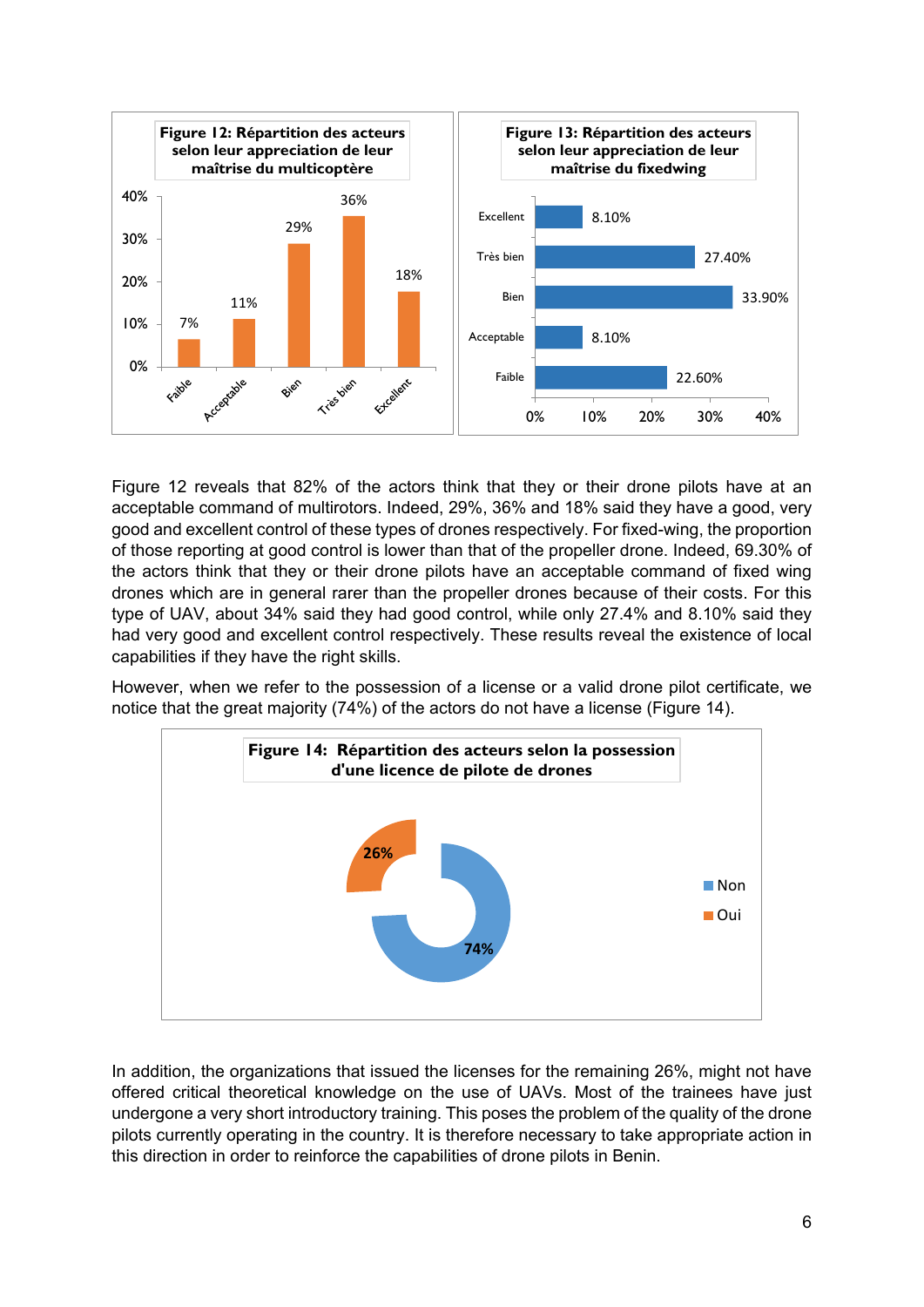The success of drone projects depends on the quality of the drone data collected but also and above all the quality of the analyses performed on the data. This assumes the existence of local expertise in drone data analysis. Thus, we sought to know if the actors have the skills needed to analyse UAV data in addition to drone piloting skills. The actors surveyed possessing analytical skills were asked to assess their own level of mastery. The results are presented in Figures 15 and 16, respectively. Most of the actors (63%) reported being able to analyse the data collected with drones. Of these, about 78% of them reported that they have a "moderate" level in drone data analysis. Respectively, 37.84%, 21.62% and 18.92% reported having "good", "very good" and "excellent" levels in drone data analysis. This reinforces the local capacities in terms of the skills needed to conduct a drone project.



Although the actors claimed to have good skills in drone use and data analysis, the lack of a certification body in Benin poses the much-debated question of the "need of a regulation of the sector". Since September 2018, Benin has a regulation on drones. But is this regulation known to the actors? Do the actors respect the different requirements of the regulations? These are some of the questions that will be addressed in the next session.

### *Knowledge and application of the regulation on drones in Benin*

This section will be analysed through the knowledge of the existence of the regulation, the respect of some provisions of the regulation such as the request of authorization before any flight, the perception of the actors on the impact of the strict respect of the regulation on the development of the drone sector and their perception on how enabling is the drone environment in Benin.

Figure 17 below shows the distribution of actors according to their knowledge of the existence of a regulation in Benin. The majority of actors are not aware of the existence of regulations. Indeed, only 40% of the actors declared having some knowledge of the regulation. Of these, 71% said they read the document (Figure 18). The two figures show that regulations were still very little known by the actors when the census is conducted.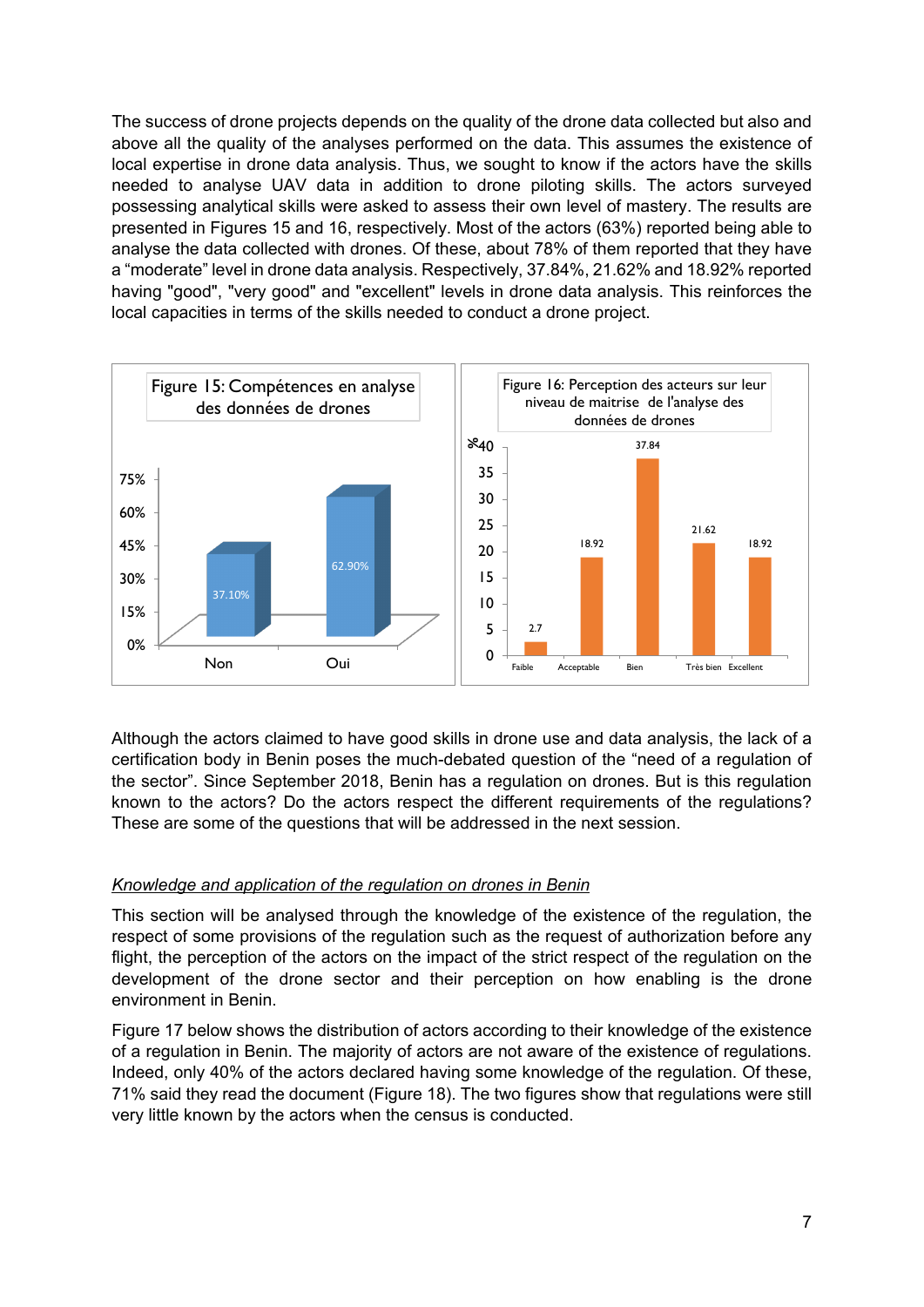

An important provision of the regulation is the application for an authorization before proceeding to the use of a UAV. Figure 19 shows the frequency of authorization request by the actors. It shows that almost half of the actors (48.4%) have never asked for an authorization before using their UAV equipment in different parts of the national territory. In addition, the frequencies with the highest shares are "sometimes" and "rarely" with respective percentages of 22.6% and 17.6%.



These results reveal that the civil aviation authorities have virtually no idea about the use of drones in the country. These somewhat disturbing but not surprising results (in terms of knowledge of the regulation) can be explained by two main factors. First, it is possible that the actors do not apply for an authorisation because they are not aware of the regulation as shown in Figure 17. On another hand, it is likely that this requirement is not respected because actors do not know where they can request such authorisation or whether or not their request will be processed on time for them to conduct their operation as shown in Figure 20. 81.25% of the actors who made requests for authorization never obtained it before implementing their drone project. These results pose a problem related to the processing of requests related to the use of drones.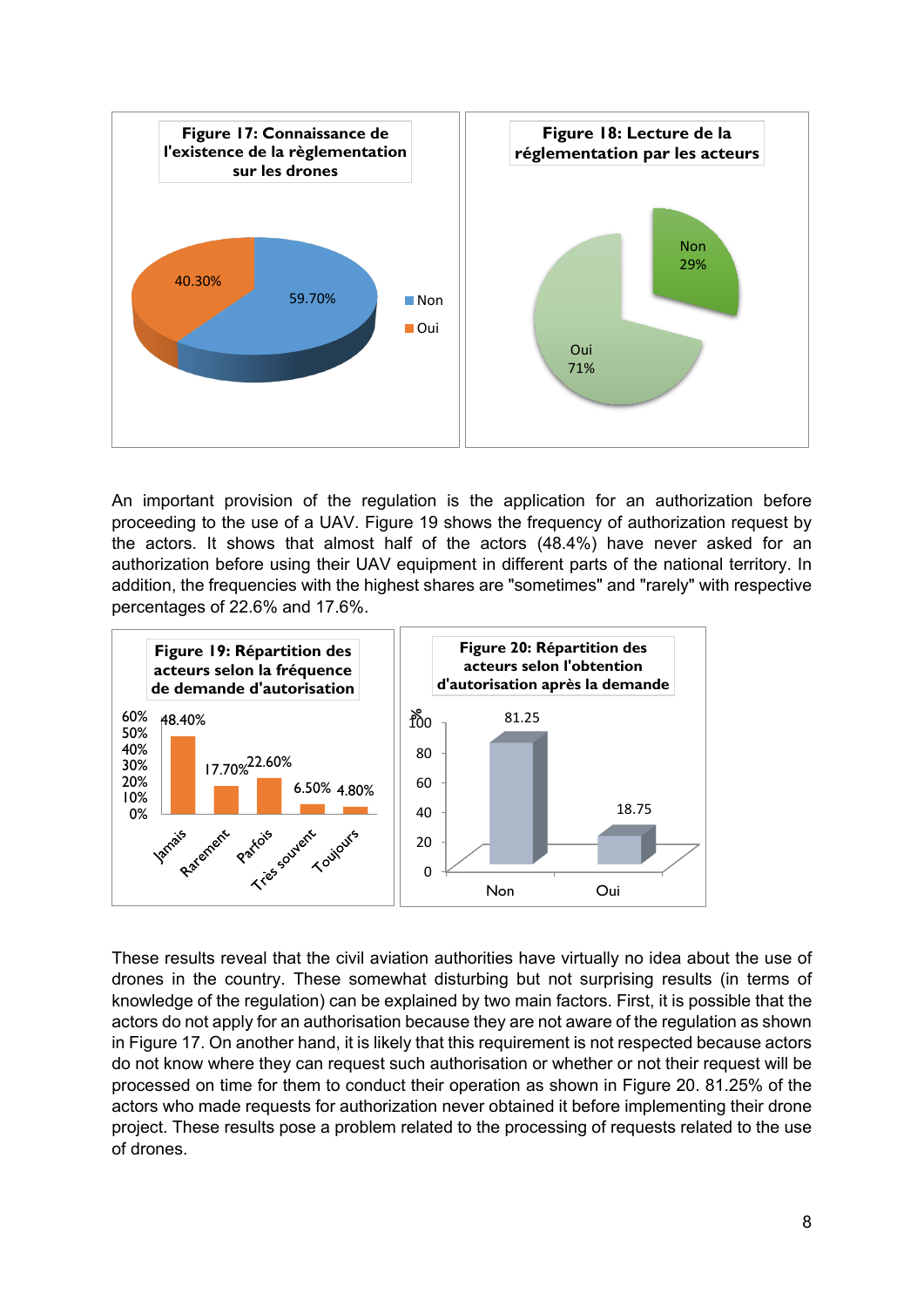It is necessary that civil aviation authorities have appropriate and known structures to deliver the certificates. Mechanisms should be put in place to process requests within a reasonable time. In addition, it is important to sensitize the actors on the regulation in general and in particular on the importance of obtaining an authorization before using their drones.

### *Constraints to the development of the UAV sector in Benin*

The actors were asked to list the three main constraints to the development of the UAV sector in Benin. The constraints were grouped into several categories and the proportion of actors who mentioned each constraint category among all its constraints was calculated. The results are shown in the table below. The analysis of the table shows the difficulty that actors have in accessing drones represents the most mentioned constraint. Accessibility here includes, on the one hand, the high cost of drones when purchasing it as well as related customs taxes but also the low availability of renting alternatives. This first constraint is followed very closely by the lack of information of the population (active and non-active) on the importance of drones for development with a percentage of 31%. The other two major constraints that follow are the lack of accredited training centres and overly strict regulations (25% and 23%).

| <b>Contraintes</b>                                                | <b>Proportion (%)</b> |  |
|-------------------------------------------------------------------|-----------------------|--|
| Accessibilité difficile aux drones                                | 32                    |  |
| Manque d'information de la population sur l'importance des drones | 31                    |  |
| Absence de centres agréés de formation                            | 25                    |  |
| Réglementation trop stricte                                       | 23                    |  |
| Difficultés de maintenance des drones                             | 9                     |  |
| Non délivrance ou lenteur dans la délivrance d'autorisation       | 9                     |  |
| Insuffisance de professionnels compétents                         | 9                     |  |
| Absence de volonté politique                                      | 8                     |  |
| Manque de connaissance des textes par les acteurs                 | 8                     |  |
| Autres                                                            | 6                     |  |
| Inorganisation des acteurs du secteur                             | 5                     |  |
| Non-respect de la réglementation                                  | 3                     |  |
| Prix élevé des services de drones                                 | 3                     |  |
| Manque de client                                                  | $\mathfrak{D}$        |  |
| Absence d'entreprises leaders dans le secteur                     | $\mathbf{2}$          |  |
| Manque d'information des acteurs du secteur                       | $\mathbf{2}$          |  |

#### **Tableau : Contraintes au développement du secteur des drones au Bénin**

In sum, the results show that there is a non-negligible local sector that can potentially develop the drone industry and its applications so that it contributes to the economic and social development of the country. Although there is local capacity, the sector faces many constraints that will hinder its progress if nothing is done. It is important to undertake targeted and effective actions to address those constraints.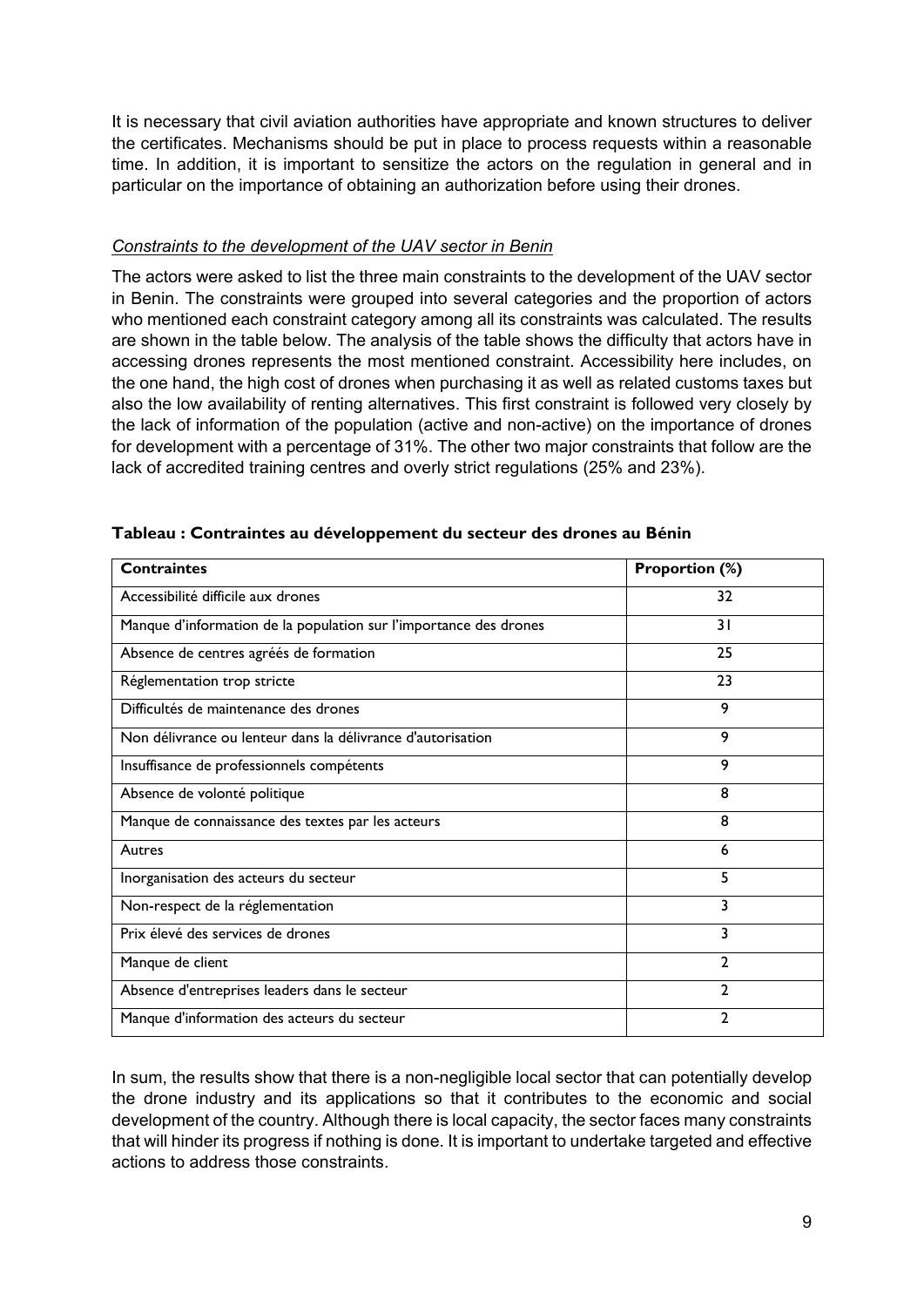### **2 PROJECT RATIONALE**

### **2.1 Summary project description**

The Aviation Program in the Department of Applied Engineering and Technology at Eastern Kentucky University (EKU) has developed an extensive curriculum on drone piloting certification in the US and has a proven record in training many generations of professionals in aerospace management, aerospace technology, and professional flight.

The project aims at addressing the challenges described in section [1.2,](#page-0-1) building on the existing and tested curriculum offered by EKU via the development of an online self-thought, remotely assisted<sup>1</sup> version. Making this training available online, will help address the lack of qualified training centres in Africa and allow individuals to gain the theoretical knowledge and practical skills<sup>[2](#page-9-1)</sup> necessary to obtain a drone pilot certification. The project will also encourage the harmonization of national drone regulations in the countries where it will operate. Indeed, through meeting and discussions with selected national of civil aviation authorities, the specificities of the regulations will be included in the course curriculum. This will guarantee the concerned authorities that the applicants have the theoretical knowledge and skills required to operate drones safely.

This project will also help develop training materials to be used to deliver face-to-face training via affiliated centres in Africa. The harmonization and standardization of training curricula on the use of drones in Africa will help define a set of standards and quality metrics needed to guarantee the operators' competency in this fast-growing drone industry. This standardization will also set a background for a uniform accreditation of drone businesses and facilitate the mobility of drone operators across African countries.

The project will rely on the Africa Goes Digital network of drone operators to deliver face-toface training using the approved curriculum. Africa Goes Digital is a network of companies that provide drone service in Africa and that aims at accelerating the digital transformation of the continent. At present the network accounts for 30 plus members in 19 African countries.

To start, members meeting a set of criteria, will be allowed to test the curriculum in their respective countries easing its adoption at a large scale. A pilot phase will be conducted in **Benin** during which the training materials will be evaluated, improved, and tested at the secondary school level and in higher education.

# **3 PARTIES INVOLVED**

### **3.1 Global Partners**

Global Partners is a Benin based start-up developing and providing drone solutions for agriculture, land use planning, surveillance, and biodiversity conservation. Global Partners has a team of GIS analyst, agronomists, researchers, and drone operators and uses drones with advanced sensors and imaging capabilities to map and analyse crops, monitor infrastructure, road networks and buildings, and assist urban and regional planners. Tailored training are also offered to different stakeholders.

Global Partners has become one of the leading training centers of drone operations in West Africa. During the last three years, the start-up trained more than 400 stakeholders (rangers, researchers, policymakers and students) on the safe use of drones. Training focuses on agriculture, urban planning and conservation. Global Partners also worked with international

<span id="page-9-0"></span> <sup>1</sup> An instructor monitors the class, has office hours (online) and interacts with students.

<span id="page-9-1"></span> $2$  Using the network of AfGoesDigital, some enterprises will be selected to offer the face-to-face training following an already established curriculum by EKU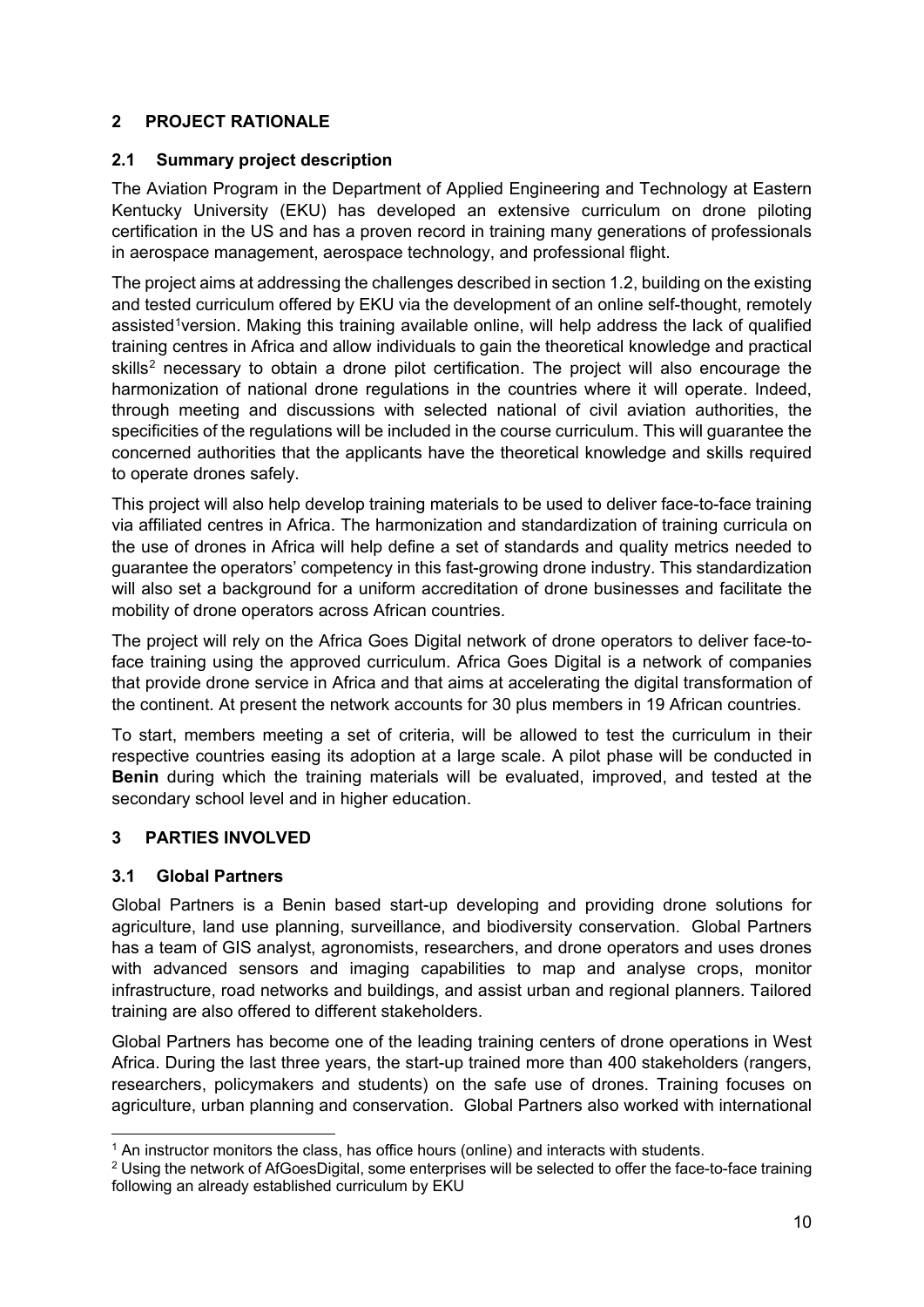organizations in training staff working in protecting areas on using drones to identify and prevent illegal unsustainable practices that affect biodiversity in protected areas. The illegal unsustainable practices Global Partners focus its training on are poaching, uncontrolled bushfires, agricultural encroachments, and timber and fish overexploitation. Specifically, Global partners contributes to biodiversity conservation in the W-Arly-Pendjary (WAP) parks, a complex of three protected areas that covers three different countries: Benin, Burkina-Faso and Niger. During the last two years, in the WAP complex as well as in the transboundary biosphere reserve of the Mono Delta (Benin and Togo), Global Partners developed ecological monitoring programs using drones were animal habitats, soil occupation, and agricultural activities are mapped and monitored.

Global Partners is also a research and development centre that is conducting ground-breaking research on a variety of issues related to the economy, sociological, and technological aspects of the use of drones. In 2016 and 2017 Global Partners conducted field experiments to test how drones can be adapted to farmers' needs for pesticides and examine farmers' willingness to pay for drones' services. In the first phase, researchers compared the performance of a spraying drone with that of an operator using a backpack manual sprayer. The research proved that drones are more efficient, more accurate, save time and money and have a reduced impact on the environment. In parallel, researchers conducted surveys to evaluate farmers willingness to pay for drones' services. A total of 177 cotton farmers were involved in one of the studies and of 232 rice farmers in the second study. The two studies took place in Benin. The results show that farmers are willing to pay an average of \$5-\$10/ha for the drone services. The main services demanded are spraying, re-seedlings, and detection of stresses (insects and other attacks). Factors such as education level, farm size and the number of dependants affect their willingness to pay.

In 2018, Global Partners started a collaboration with the Belgium development agency ENABEL in addressing production challenges faced by pineapple producers in Benin. The start-up uses its drones to provide actionable data to pineapple producers. The start-up is also conducting multiple studies on the constraints faced by pineapple producers as well as factors of efficiency in the production system.

Global Partners also supports the educational mission of the University of Abomey-Calavi and the University of Parakou in Benin, by training the next generation of conservationists and policymakers on the use of drones in research and development. Global Partners contributes to the research efforts of these two universities. Students conduct their internship at Global Partners and are introduced to new methods and technologies such as artificial intelligence, predictive analytics, geographic information systems, etc.

### **3.2 Eastern Kentucky University, Aviation Program in the Department of Applied Engineering and Technology (EKU Aviation)**

Eastern Kentucky University is a regional comprehensive university in Richmond, Kentucky. The Aviation Program in the Department of Applied Engineering and Technology, EKU Aviation, is the only program of its kind in Kentucky that provides the aerospace industry with the best trained and safest professional pilots, and the most forward-thinking managers coming out of academia today. Students that graduate from the EKU Aviation program are professionally prepared for all facets of the aerospace and aviation industry to include piloting, flight instruction, aviation management, and aerospace technology. The program now boasts one of the nation's first FAA-approved 1,000-hour Restricted Airline Transport Pilot (R-ATP) athorizations. The FAA is the Federal Aviation Administration of the United States, a national authority with powers to regulate all aspects of civil aviation in the U.S. EKU Aviation is granted by the FAA special authority. This authority allowed EKU to designate its Aviation-Professional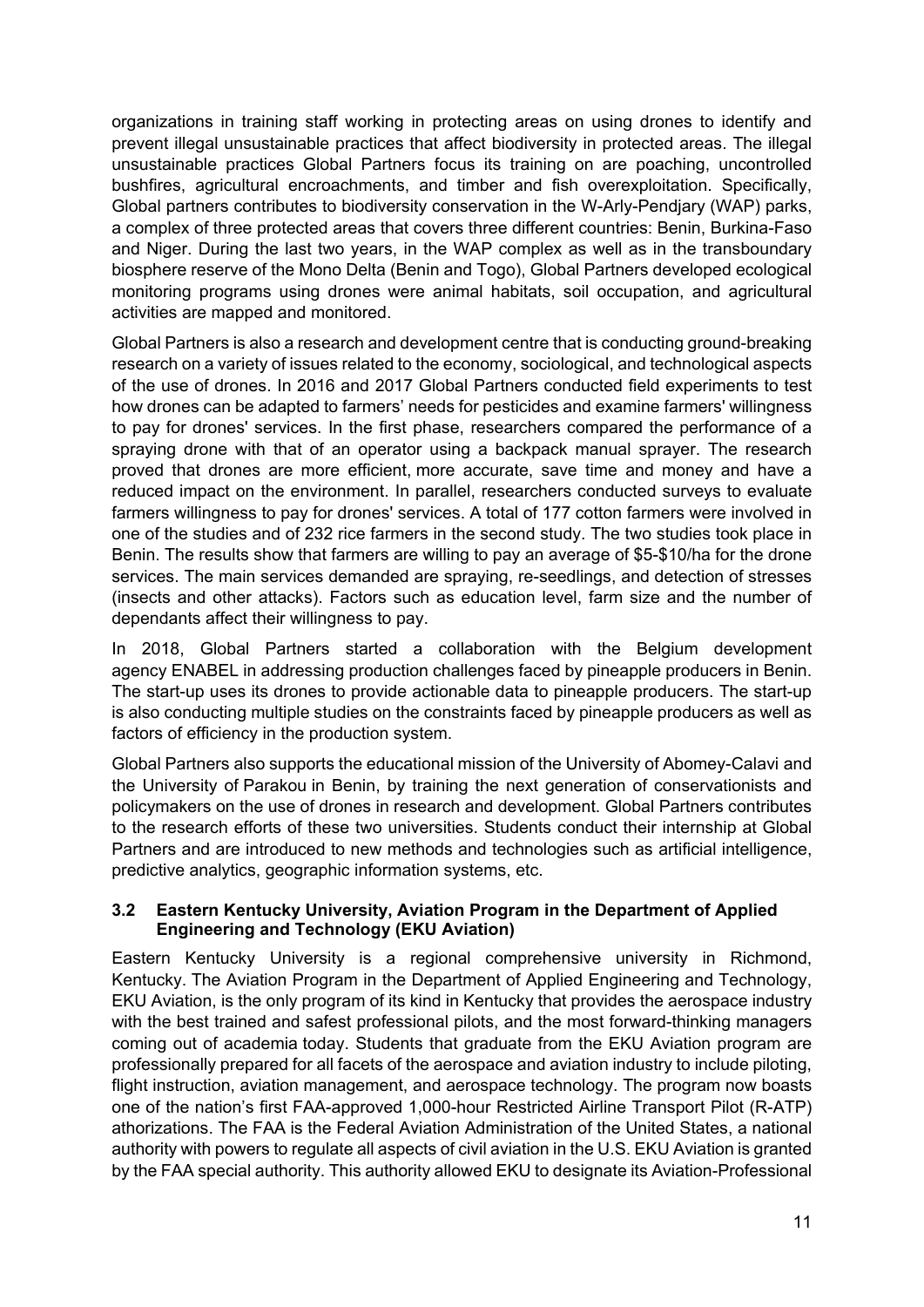Flight graduates as eligible to take the R-ATP check ride at 1,000 total flight hours. The FAA has also added EKU's Aviation-Aerospace Technology (AT) degree to its federal register of approved 1,000-hour R-ATP degrees.

EKU Aviation has distinguished itself by the quality of its program and the innovations introduced to align its program with the safest airport and flight training operation standards possible. For example, the Safety Management System (SMS) at EKU is an innovative, proactive, and systematic approach to managing safety that is integral to all ground and flight operations with the objective of achieving and maintaining the highest levels of safety standards and performance. EKU students and faculty are the key resources to the success of the SMS.

EKU aviation is one of the FAA examination centers not only for aviation but also for drone pilot certification. The school has also developed a drone pilot certification course that helps drone users understand the rules and regulations that govern safe drone operations in the national airspace. The course covers subjects such as:

- Applicable regulations relating to small unmanned aircraft system rating privileges, limitations, and flight operation
- Airspace classification and operating requirements, and flight restrictions affecting small unmanned aircraft operation
- Aviation weather sources and effects of weather on small unmanned aircraft performance
- Small unmanned aircraft loading and performance
- Emergency procedures
- Crew resource management
- Radio communication procedures
- Determining the performance of small unmanned aircraft
- Physiological effects of drugs and alcohol
- Aeronautical decision-making and judgment
- Airport operations
- Maintenance and pre-flight inspection procedures

EKU Aviation has a staff of pilots, engineers, and flight instructors with extensive experience in the aviation industry.

### **4 PROJECT IMPLEMENTATION**

This project will be implemented over a period of 7 months over four phases: (i) tailoring existing training materials to selected national conditions, (ii) workshops in **Benin**, and **Senegal** on drone regulation, harmonization, and standardization of the training curriculum, (iii) pilot phase in Benin, and (iv) extension of the drone academy programme to one member of Africa Goes Digital association based in Senegal.

### **4.1 Tailoring Existing Training Materials to Existing Nationals Conditions and Development of Online Course**

EKU has already developed a drone certification curriculum. However, the curriculum is based on regulations applicable in the U.S. The Federal Aviation Administration (FAA) rules for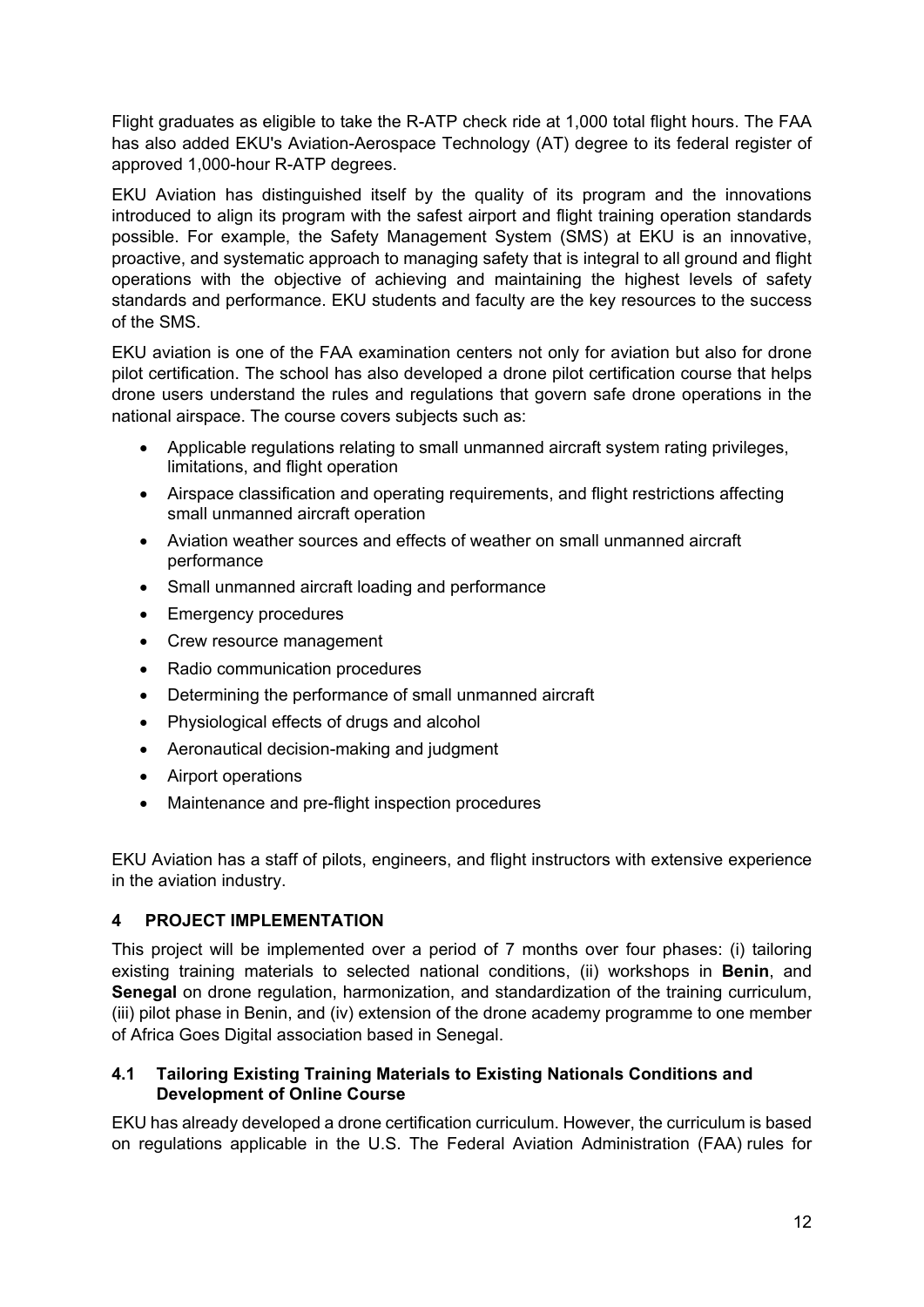Remotely Piloted Aircraft System (RPAS)<sup>[3](#page-12-0)</sup> operations other than model aircrafts, cover a broad spectrum of commercial and government uses for drones weighing less than 55 pounds. Even though these regulations follow the highest standards, the project team will consult with civil aviation authorities in Benin and Senegal to adapt the online course to the specificities of each country. The current format of the course is presented in [Annex 1.](#page-13-0)

In parallel, a training manual on how to fly drones safely will be developed. This training manual is designated to serve during the face to face training to be delivered in the affiliated centres. It will be tested with students during phase (iii) of the project in Benin. It will help learners get a good understanding and the latest skills related to the use of drones. The manual will introduce learners to how drones work. It will demystify the mechanics behind Unmanned Aerial Systems (UAS), the different components and how they fit together. Different tutorials included in the face to face training also teach learners practical skills on how to operate drones. Pre, during, and post-flight procedures will be detailed. UAS loading, maintenance, inspection, lost link procedures, batteries maintenance, radio communication, crew management, and many other topics will be discussed in this training material.

# **4.2 Workshops on Regulations and Harmonization of the Curriculum**

Drone regulations are specific to each African country. Through a series of two workshops organised in collaboration with the regional office of ICAO, the project team will meet with representatives from the concerned national civil aviation authority to learn about those specificities and integrate these into the online curriculum. To start with, the workshops will be organized in two countries as a case studies: Benin and Senegal.

Following each workshop, adjustments will be made to the online curriculum. The curriculum will incorporate the particularities of each country. Recommendations will also be made to national civil aviation authorities based on the regulations in force in other countries and ICAO recommendations. This may contribute to a desired harmonization of national regulations. It also represents the first step for national civil aviation authorities to accredit the online course. After the pilot phase in Benin and Senegal, it is envisaged that additional funding (non-CTA) till allow for the replication of the process in other African countries.

# **4.3 Drone Training Pilot Phase in Benin**

The training materials will be tested during a pilot phase in Benin. Two groups of learners will be selected. Students in secondary schools and undergraduate and graduate students at the university.

The pilot phase will start with two workshops. One with the staff and pedagogues at the ministry of primary education. The objective of this workshop is to evaluate the contents of the training materials designed for secondary school students and how the training fits with their cognitive capabilities. Recommendations made during the workshop will help improve the quality of the training materials. The second workshop in collaboration with the Ministry of Higher and Technical Education will also gather faculty members at the Abomey-Calavi University and at the University of Parakou. Participants to the workshop will be given a complete set of the lesson plans, classroom activities, presentations, and flight simulators. Their experience in evaluating these materials will be shared through focus groups and suggestions for improvements made. The workshop will also help choose the best department or group of trainees that will take part in the pilot training program. Both the Ministry of Primary and Secondary Education and the Ministry of Higher and Technical education have expressed

<span id="page-12-0"></span><sup>&</sup>lt;sup>3</sup> otherwise termed as unmanned aerial vehicle (UAV) or more frequently 'drones'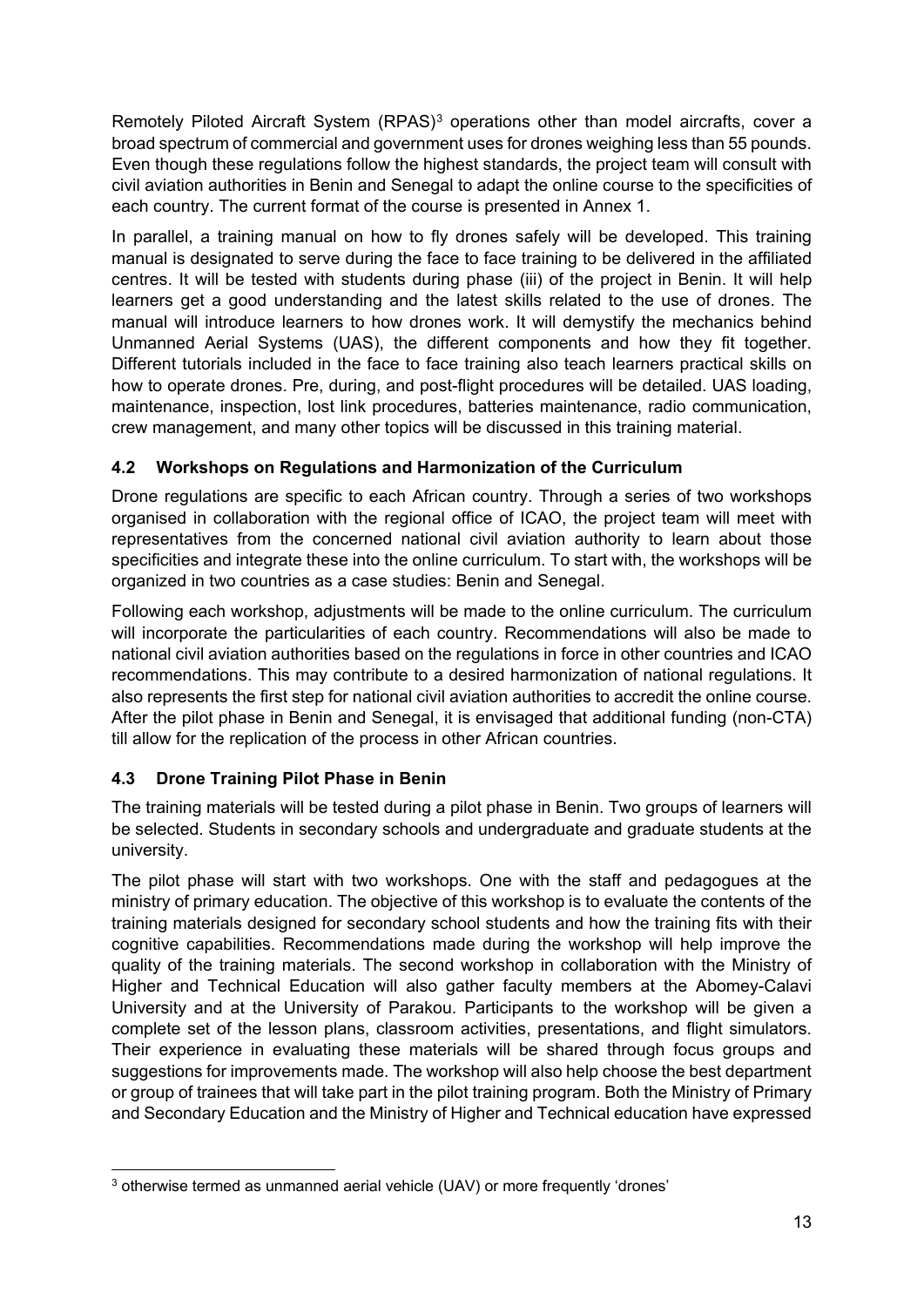their interest in taking part in this pilot project and extending it to other schools in the second year of the project.

A 7 days training for trainers will gather teachers and faculty members that will be involved in the pilot phase. This training will ensure that they have a good hands-on experience before delivering the training in their respective schools and department at the university.

## **4.4 Extension of the Drone Academy Program to Members of Africa Goes Digital**

Lessons learned during the pilot phase in Benin will help improve the training materials. A training the trainer's workshop will be organized with company members of the Africa Goes Digital consortium. This workshop which is an extension of this project will help familiarize participants with the training materials.

Before the workshop, the project team will ensure that civil aviation authorities recognize the training both theoretical through the online course and practical using the training materials. All the training materials will be shared with the civil aviation authorities as well as the evaluations of the pilot project in Benin. Agreements with the civil aviation authorities will ensure that the drone academy program is recognized as a valid certificate for drone operations in their respective countries. Africa Goes Digital businesses will be evaluated for their capacity to organize the training and facilitate testing for pilot certification. The best companies will be chosen as accredited training and testing centres<sup>[4](#page-13-1)</sup>. The evaluation criteria of the training centres involve:

- Examination of office space, equipment, and access to reliable internet connection to ensure the highest standards for training and online final examinations
- Background check of the staff to ensure the credibility of the affiliated centres
- Adoption of general guidelines on security and code of conduct for a safe use of drones

# **5 FUNDING SOURCES**

Many sources of funding are targeted for this project:

- CTA (Euros 20,000): This funding will help implement the pilot phase
- DIV Innovation Venture (\$150,000): This funding (to be applied for) would help extend and replicate the project in the 18 countries where Africa Goes Digital members are present.
- Global Partners: in-kind contribution equivalent to \$15,000 for the rent of drone hardware, software, other materials and equipment, office space, administration
- Eastern Kentucky University: in-kind contribution by making the online course (currently available via its e-campus platform) freely or available at a reduced cost (to be confirmed) available to AfGoesDigital members and trainees in Africa.

<span id="page-13-1"></span><span id="page-13-0"></span> <sup>4</sup> This will be done under the supervision of civil aviation authorities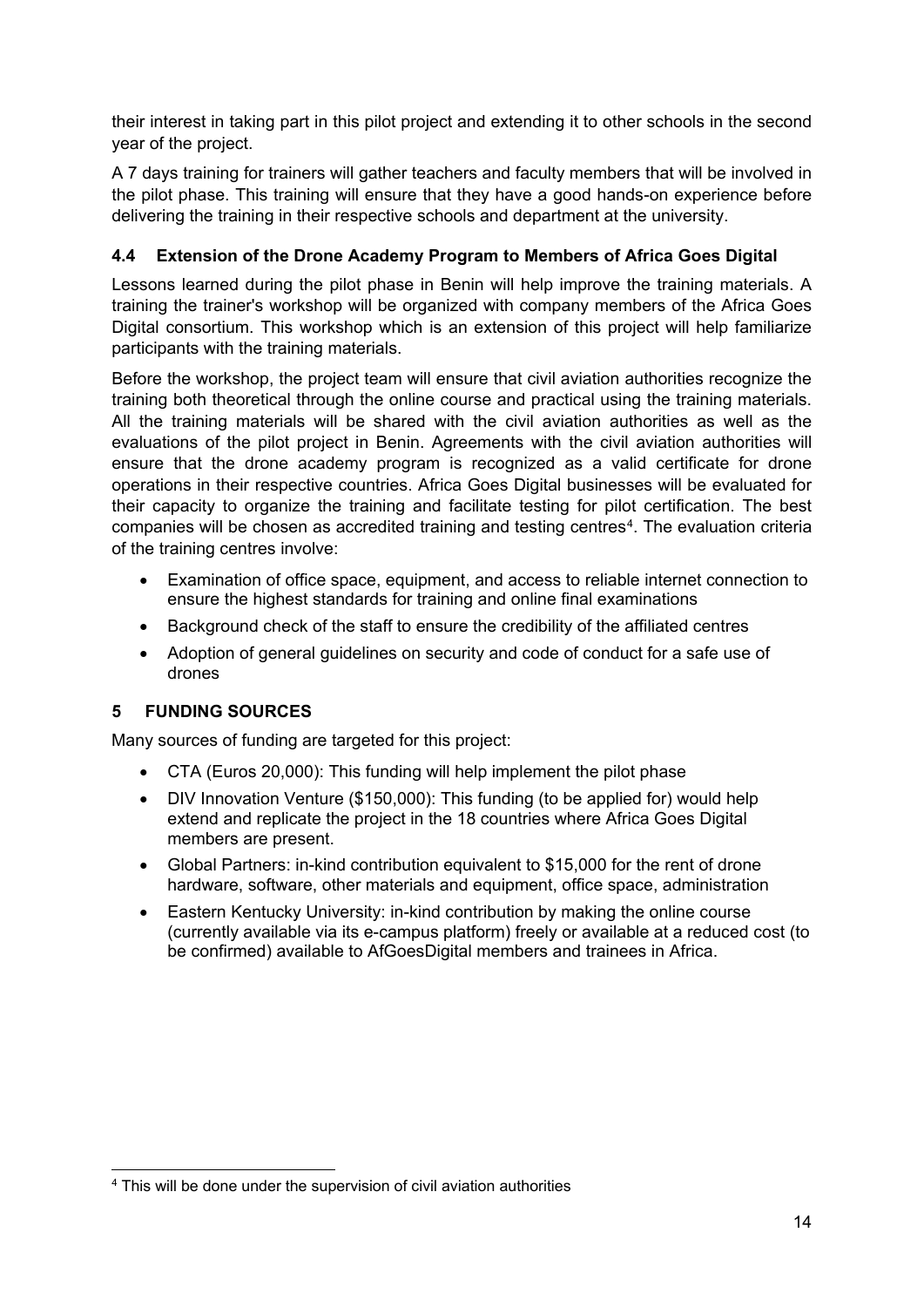## **Annex 1 Current format of the course**

### **Course Description:**

This course provides an introduction to Unmanned Aircraft Systems (UASs). A history of UAS, typical applications and an overview of regulations, airframe, and power-plant systems, sensors, ground control stations, airspace, weather, and other foundational skills needed to safely operate UAS in the U.S. airspace systems will be covered.

### **Student Learning Outcomes:**

Students completing this course should be able to:

- Explain some of the significant milestones in the history of UAS.
- Describe several commercial and military applications of UAS.
- Identify and define the major components on an UAS.
- Explain how sensing systems function in an UAS.
- Describe the fundamentals of airframe and power-plant design for UAS
- Describe the fundamentals of communication, command, and control for UAS.
- Explain the basic principles of detect and avoid.
- Interpret a VFR sectional aeronautical chart.
- Locate and interpret NOTAMs.
- Evaluate launch sites for UAS operations.
- Explain the different classes of airspace and the restrictions on UAS operations in each.
- Read and interpret aviation weather reports including METARs, TAFS, SIGMETS, and AIRMETS.
- Describe the rules for sUAS operations as defined in FAA CFR part 107.
- Determine the effects of aircraft loading, weight and balance on UAS operation.
- Use proper radio communication procedures.
- Identify physical and psychological factors that affect UAS operations.
- Describe pre-flight and preventative maintenance procedures for an UAS.
- Explain airport operations that could impact UAS operations.
- Apply aeronautical decision making and judgement during use of UAS.

### **Course Schedule**

#### **Unit 1: History and Applications**

- Week 1: Introduction and History of UAS (Unmanned Aircraft Systems)
- Week 2: Applications of UAS, National Airspace System
- Week 3: Components of an UAS

Week 4: Sensing

*Unit 1 Test*

## **Unit 2: FAA Part 107 Regulations-(Remote Pilot Test Prep) (Will be adapted for each African country)**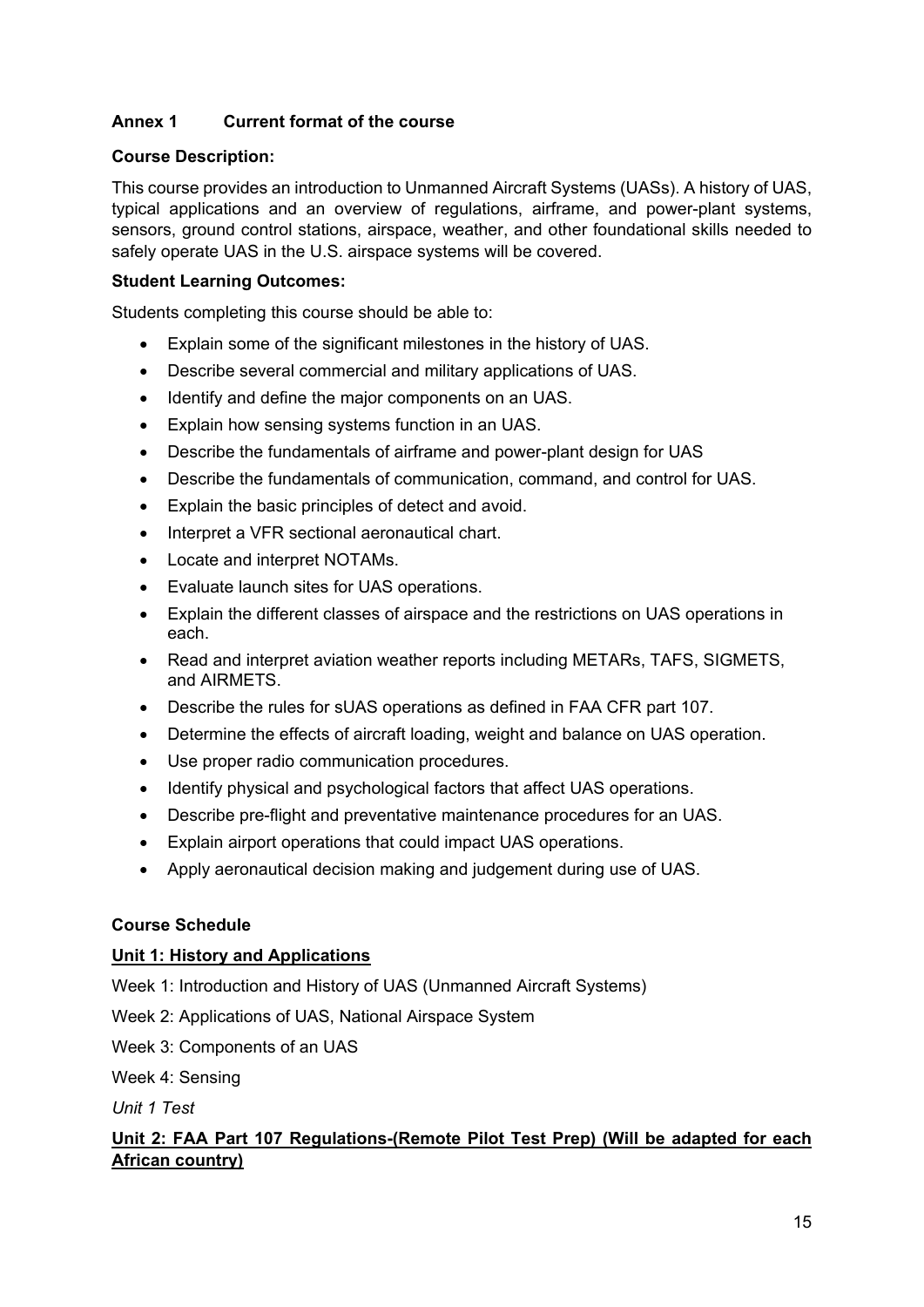Week 5: Regulations

- Week 6: NAS-National Airspace System
- Week 7: Safety, NOTAMS, weather and weather reports
- Week 8: Loading and Performance
- Week 9: Operations

*Unit 2 Test*

### **Unit 3: UAS systems, design and operation**

- Week 10: UAS Design
- Week 11: Airframe and Power-plant
- Week 12: Electrical Systems
- Week 13: Communication Systems and Communication procedures
- Week 14: Command and Control
- Week 15: Detect and Avoid/Collision Avoidance

*Unit 3 Test*

### **Course Requirements:**

- Weekly readings of textbook and supplemental materials.
- View weekly video lessons.
- Complete weekly review questions related to readings, videos, and other supplemental materials.
- Successful completion of unit tests.
- Unmanned Aerial System (UAS) research and presentation project.
- Final Exam and Certification

#### **Review Questions**

The review questions highlight key points of each week's material. The questions are designed to help you reflect on what is important and prepare you for the unit tests and the final project. **Review questions must be completed to unlock the Unit Tests.** Completing all review questions completely, accurately, and on-time will is mandatory.

### **Unit Tests**

Unit tests will cover a sampling of all the content covered in weekly videos, PowerPoint slides, textbook materials and or supplemental materials for each unit. The review questions are meant to help prepare you for the unit tests.

Unit 1 Test- 10 open-ended short answer questions. (30 minutes time limit)

Unit 2 Test -60 multiple choice questions. Designed to simulate the FAA Remote pilot exam (will be adapted for each country). (60 minutes time limit)

Unit 3 Test-10 open-ended short answer questions. (30 minutes time limit)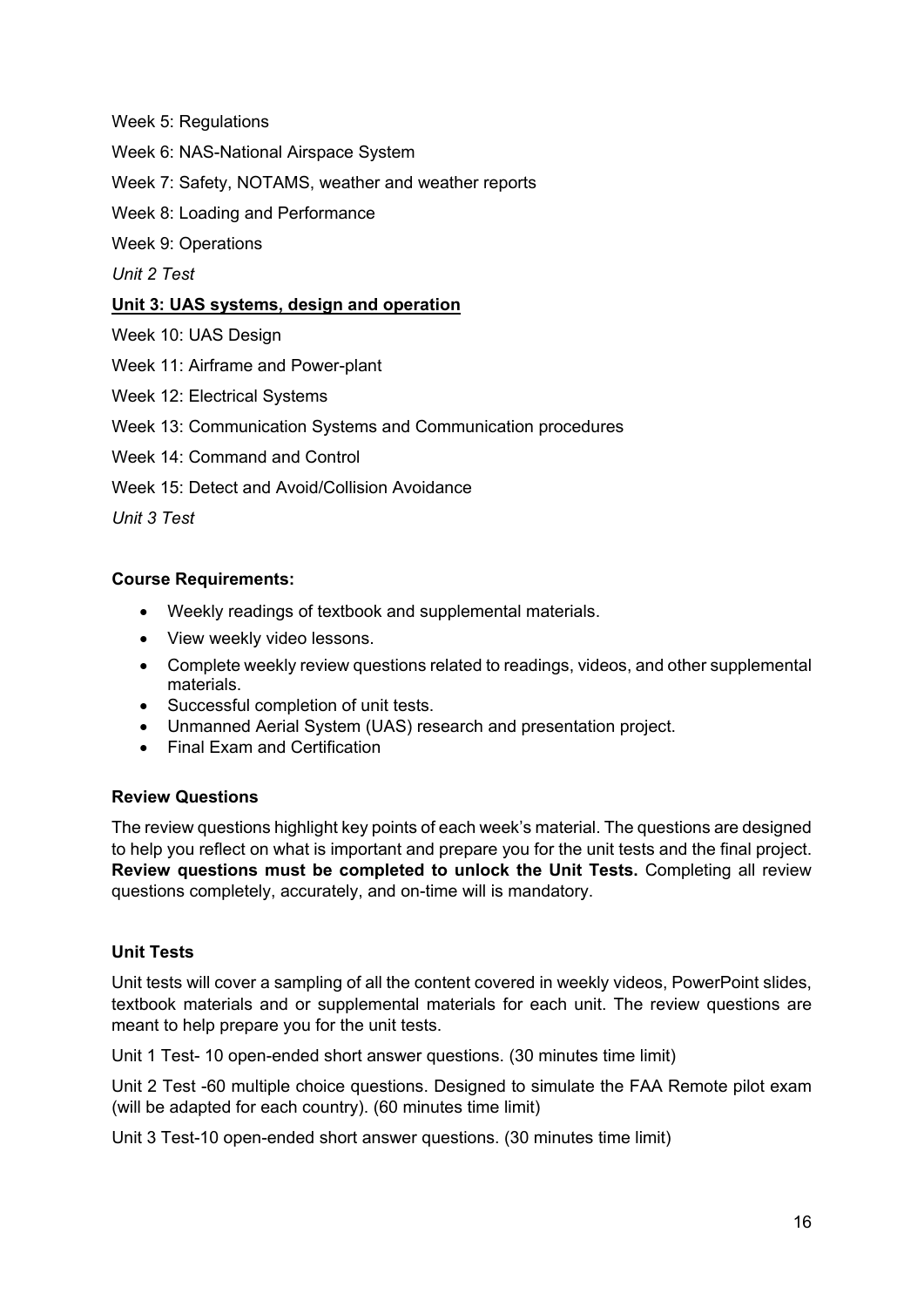### **All review questions within a unit must be completed to unlock Unit tests. All unit tests must be completed to unlock the final exam.**

### **UAS Project-Grading Rubric will be provided on blackboard**

Students will design a theoretical UAS (Unmanned Aircraft System) to serve a real-world nonmilitary application. The design will be presented in a PowerPoint presentation and will include all of the following:

- Description of application for which a UAS can be used with justification why a UAS is preferable to a manned system.
- Aircraft type (Lighter than air, VTOL, fixed wing, auto-gyro etc.) and rational for why this type of aircraft is the best choice for this application.
- Aircraft design with rational for design elements (i.e. tail design, wing or rotor configuration, number of motors/engines, size of aircraft, range, etc.).
- Description of:
	- sensors for navigation and flight data (altitude, airspeed, vertical speed, attitude, position, etc.).
	- sensors for detect and avoid systems.
	- airframe design and materials (wood, fiberglass, foam, carbon fibre, metal etc.).
	- Power-plant design and materials (electric, gas, fuel systems, power systems).
	- communication system(s) (communication between pilot and aircraft, communication between pilot and other aircraft, communication between sensors and ground control station).
- Details of command and control station (parts of the system, operator interface and controls).
- Operational limits (ceiling, range, weather, wind speed limits, cross wind limits etc).
- Impacts to manned air traffic and how these threats will be mitigated.
- Special launch and recovery requirements.

#### **Final Exam (2 hours time limit)**

In addition to the previous evaluations, student will pass/fail the final comprehensive exam in order to be delivered a Remote Pilot Certificate for small unmanned systems.

Final Exam-100 multiple choice questions that cover units 1, 2, 3. Most of the questions will be pulled from a bank of FAA sample questions in addition to questions specific to each country. About 20% of the exam will cover units 1 and 2 while the remaining 80% will be representative of the FAA remote pilot exam. The final project is mainly used as a measure of your understanding on the content of units 1 and 2.

#### **Student Progress**:

Student grades are available throughout the semester in the Learning Management system. Student grades are also reported in banner on the schedule located on the colonel compass and/or EKU calendar. In addition, students may check their progress via "my grades" in Blackboard.